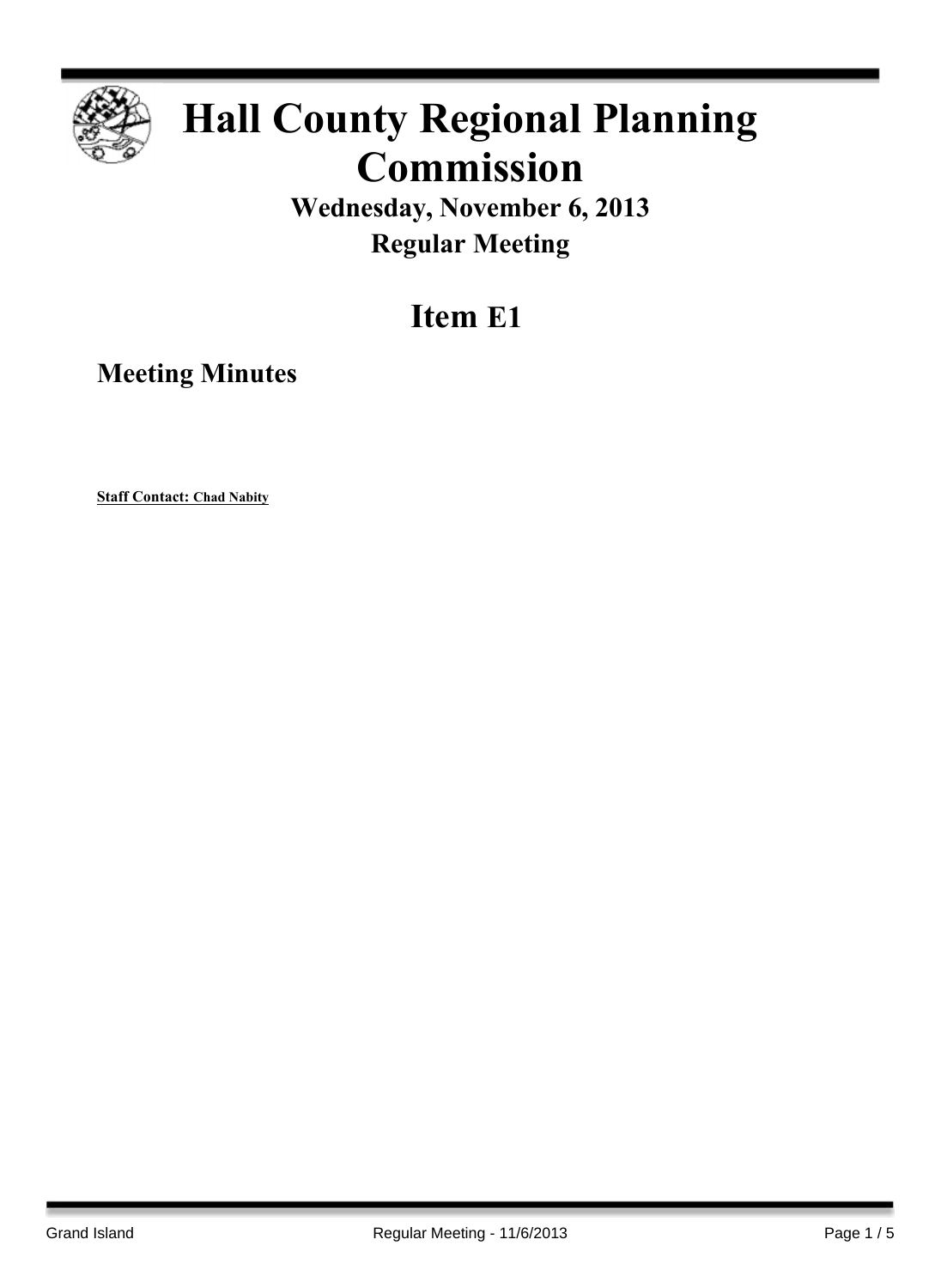

#### THE REGIONAL PLANNING COMMISSION OF HALL COUNTY, GRAND ISLAND, WOOD RIVER AND THE VILLAGES OF ALDA, CAIRO, AND DONIPHAN, **NEBRASKA**

| <b>Minutes</b>  |  |
|-----------------|--|
| for             |  |
| October 2, 2013 |  |
|                 |  |

The meeting of the Regional Planning Commission was held Wednesday, October 2, 2013, in the Community Meeting Room - City Hall – Grand Island, Nebraska. Notice of this meeting appeared in the "Grand Island Independent" September 21, 2013.

| Present: Pat O'Neill | Dennis McCarty |
|----------------------|----------------|
| <b>Bill Hayes</b>    | Deb Reynolds   |
| Karen Bredthauer     | Don Snodgrass  |
| Mark Haskins         | John Amick     |
|                      |                |

Absent: Scott Eriksen, Julie Connelly, Jaye Monter, Leslie Ruge

Other:

Staff: Chad Nabity, Rose Rhoads

Press:

#### **1. Call to order.**

Chairman O'Neill called the meeting to order at 6:00 p.m.

O'Neill stated that this was a public meeting subject to the open meetings laws of the State of Nebraska. He noted that the requirements for an open meeting were posted on the wall in the room and easily accessible to anyone who may be interested in reading them.

#### **2. Minutes of September 4, 2013 meeting.**

A motion was made by Reynolds to approve the meeting minutes and seconded by Bredthauer to approve the Minutes of the September 4, 2013 meeting as mailed.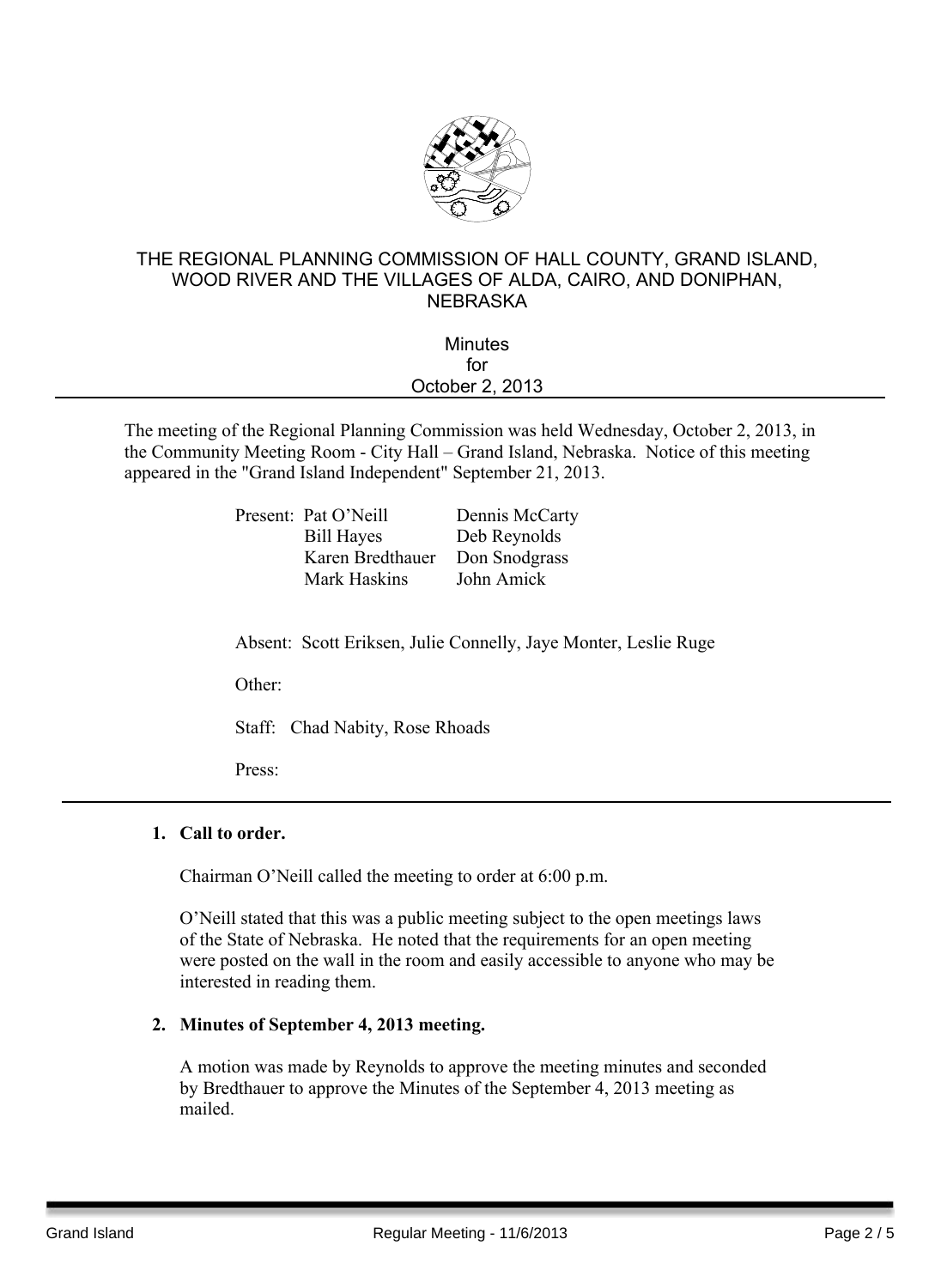The motion carried with 8 members present and 6 voting in favor (Hayes, Snodgrass, Reynolds, O'Neill, Haskins and Bredthauer) and 2 members present abstaining (McCarty, Amick).

#### **3. Request Time to Speak.**

Raymond O'Connor, 611 Fleetwood Rd., Grand Island, #6, Harold Rosenkotter, 4110 Terrace Circle, Grand Island, #5, Ron DePue, 308 N Locust, #5, Gary Jacobsen, 1112 S Locust, Grand Island, #4, Keith Marvin, 457 D Street, #5.

**4. Public Hearing -** Concerning adoption of a blight and substandard Area 13. This property is located between south Lincoln Ave., and south Adams Street, and west Oklahoma Ave., and west Phoenix Ave., in the City of Grand Island. (C-27-2013GI)

O'Neill opened the Public Hearing.

Nabity explained this is a Substandard and Blight Study as prepared by Marvin Planning Consultants entitled "Grand Island NE, Blighted and Substandard Study Area 13". This area as defined by the study will be referred to as Community Redevelopment Authority (CRA) Area #13. The study as prepared and submitted indicates that this property could be considered substandard and blighted. This area was not included within the blight study for Area #8 as this property was entirely within the County Industrial Tract and not eligible for annexation by the City. The property within this study has been removed from the County Industrial Tract and a portion of it has been annexed into the City.

O'Neill closed the Public Hearing.

A motion was made by McCarty and seconded by Bredthauer to approve the adoption of Blight and Substandard Study Area #13.

A roll call vote was taken and the motion passed with 8 members present and voting in favor (Hayes, Snodgrass, O'Neill, Bredthauer, McCarty, Amick, Reynolds and Haskins) and no one voting against.

**5. Public Hearing -** Concerning adoption of a blight and substandard Area 14. This property is located between Faidley Ave and 13th Street. Along the east side of Webb Road, in the City of Grand Island. (C-26-2013GI)

O'Neill opened the Public Hearing.

Nabity explained this is a Substandard and Blight Study as prepared by Marvin Planning Consultants entitled "City of Grand Island, NE Blighted and Substandard Study Area 14". This area as defined by the study will be referred to as Community Redevelopment Authority (CRA) Area #14.

The above item was discussed at length.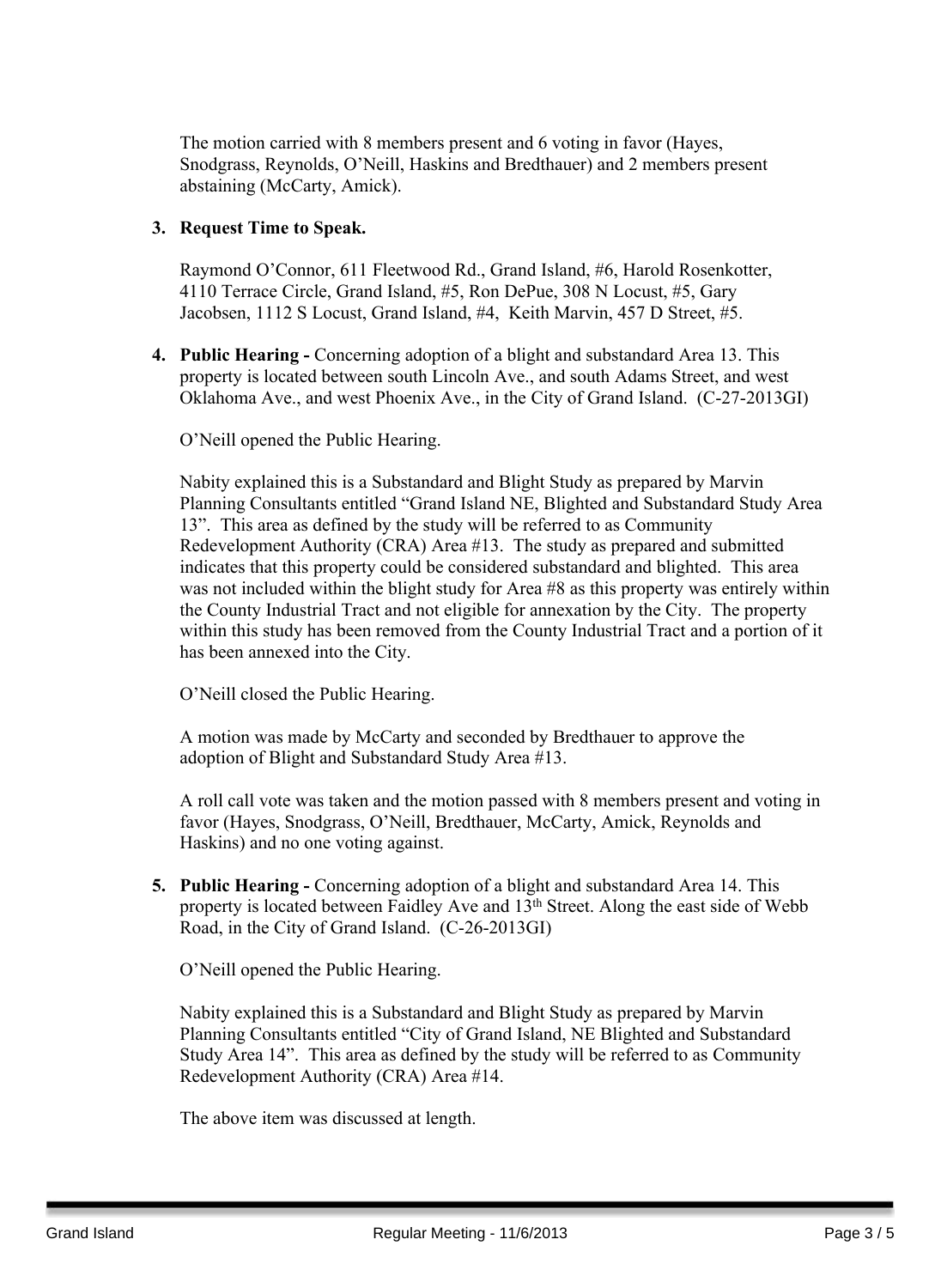O'Neill closed the Public Hearing.

A motion was made by McCarty and seconded by Amick to approve the adoption of Blight and Substandard Study Area #14.

A roll call vote was taken with 5 members present and voting in favor (Hayes, Snodgrass, McCarty, Amick and Haskins) and 3 members voting against (O'Neill, Bredthauer, Reynolds).

**6. Final Plat – Copper Creek Estates 5 th Subdivision** – located south of Old Potash Highway and west of Cherokee Ave., in the City of Grand Island, in Hall County, Nebraska. Consisting of (20 Lots) and 5.644 acres.

Ray O'Connor spoke briefly about the progress he has made with Copper Creek.

A motion was made by Hayes and seconded by Snodgrass to approve Copper Creek Estates 5<sup>th</sup> Subdivision.

A roll call vote was taken with 8 members present and all voting in favor (Hayes, Snodgrass, McCarty, Amick, Haskins, O'Neill, Bredthauer, Reynolds).

#### **Consent Agenda**

- **7. Final Plat – Larry Wilhelmi Subdivision** located south of One R Rd., and east of 110th Rd., in Hall County, Nebraska. Consisting of (1 Lot) and 14.263 acres.
- **8. Final Plat – Dibbern Pork 2nd Subdivision** located south of Schimmer Drive and east of Cameron Road in Hall County, Nebraska. Consisting of (1 Lot) and 3.6967 acres.
- **9. Final Plat – Lazy H Subdivision** located north of Capital Ave, and west of Bluff Center Rd., in Hall County, Nebraska. Consisting of (1 Lot) and 2.80 acres.

A motion was made by Bredthauer and seconded by Reynolds to approve the Consent Agenda as presented.

A roll call vote was taken with 8 members present and all voting in favor (Hayes, Snodgrass, McCarty, Amick, Haskins, O'Neill, Bredthauer, Reynolds) no member present voting against.

- **10. Community Beautification Award** Award was presented.
- **11. Planning Director's Report.**
- **12. Next Meeting November 6, 2013**
- **9. Adjourn**